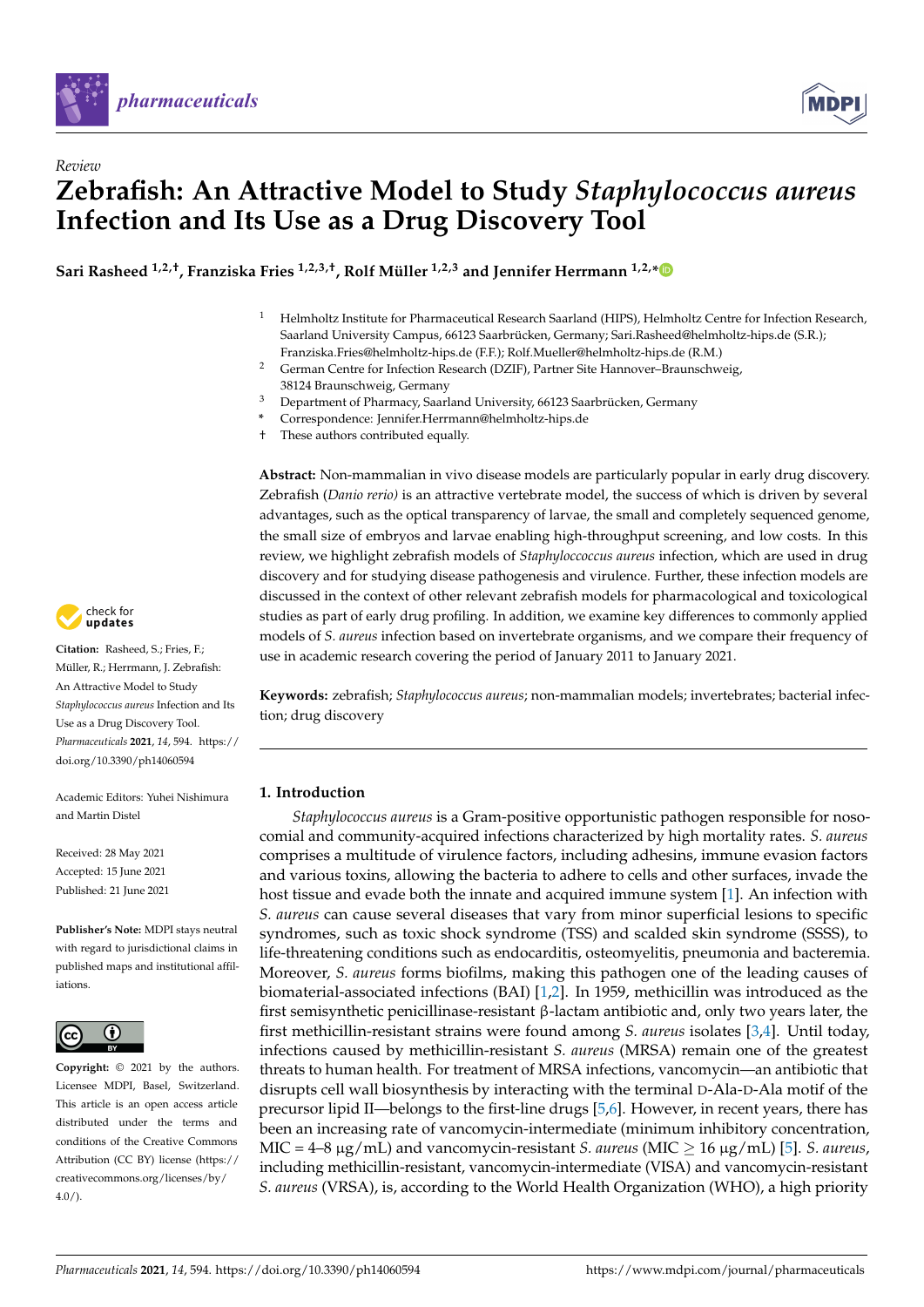pathogen for which new antibiotics are urgently needed [\[7\]](#page-11-6). In case of infections caused by VRSA, the use of second-line drugs such as daptomycin, linezolid and tigecycline is recommended [\[5\]](#page-11-4). However, resistance to these last resort antibiotics has also emerged in the recent past [\[8\]](#page-11-7). This rapid and wide spread of resistant mutants urges the discovery of new antimicrobials with a novel mode of action. In order to identify new targets, it is vital to understand the pathogenesis of *S. aureus* on a molecular basis and to identify virulence factors that are essential to the occurrence of disease.

Animals, and rodents in particular, are widely used models to study infectious diseases as they represent important tools for the preclinical evaluation of new antimicrobials [\[9\]](#page-11-8). Mammalian models exist for a variety of pathophysiologies generated by staphylococci [\[10–](#page-11-9)[14\]](#page-11-10); however, their usage comes along with ethical issues, as well as low throughput and high costs. Non-mammals, including primary invertebrates and vertebrate zebrafish larvae, have been used more frequently in recent years as excellent alternatives to higher animal models in order to explore disease pathogenesis, to study host–pathogen interactions, and to assess the efficacy and safety profiles of novel anti-infective agents.

This review provides an overview on zebrafish models of *S. aureus* infection, highlights possibilities and advantages of this vertebrate model and points out the key differences to commonly used invertebrate models. The zebrafish models of infection are also discussed in a broader context, highlighting their use in early drug discovery in conjunction with other relevant models to assess safety profiles and pharmaceutical properties of new antibacterial agents.

## **2. Non-Mammalian Models in Pharmaceutical Research**

The use of non-mammalian models for in vivo studies has increased drastically over the last two decades. Their simplicity and the high conservation of many aspects of the innate immune system between invertebrates, higher animals and even humans [\[15,](#page-11-11)[16\]](#page-11-12) make them attractive tools to overcome logistical, ethical and financial limitations of classical model organisms such as mice, rats, guinea pigs, rabbits or non-human primates. In order to analyze the most frequently used non-mammalian models for *S. aureus* infection in the literature, we performed a PubMed database search and we included studies from January 2011 through January 2021 (Figure [1;](#page-2-0) search details can be found in the SI). *Caenorhabditis elegans* (roundworm/nematode), *Galleria mellonella* (waxworm), *Drosophila melanogaster* (fruit fly) and *Bombyx mori* (silkworm) represent common invertebrate organisms used for studying different aspects associated with staphylococcal infection. Studies using zebrafish (*Danio rerio)* were included when experiments were performed with embryos or larvae within the first 120 h post-fertilization (hpf) since experiments using zebrafish in these early life stages are not considered as animal experiments according to the EU Directive 2010/63/EU [\[17\]](#page-11-13).

As displayed in Figure [1,](#page-2-0) most *S. aureus* infection models published over the last decade were performed with *C. elegans* as the host of choice, followed by the waxworm, *G. mellonella*. In fact, a clear trend towards invertebrate models can be observed and zebrafish larvae, as host organisms, are thus far underrepresented. This could be due to several reasons. Firstly, there is the financial aspect; compared to invertebrates, zebrafish come along with higher costs for housing and husbandry, yet these costs are still much lower than with higher animals [\[18\]](#page-11-14). In addition, some injection techniques required for the infection of zebrafish are quite laborious and, depending on the purpose of the study, it might be more convenient to choose a less complex model organism. Nonetheless, zebrafish as vertebrates offer some important benefits, which are highlighted below. The majority of publications using zebrafish as model hosts focused on the study of *S. aureus* pathogenesis and virulence mechanisms of different strains. In addition, zebrafish larvae represent a popular platform for studying the in vivo efficacy of novel anti-staphylococcal agents and delivery systems/routes for already known antibiotics.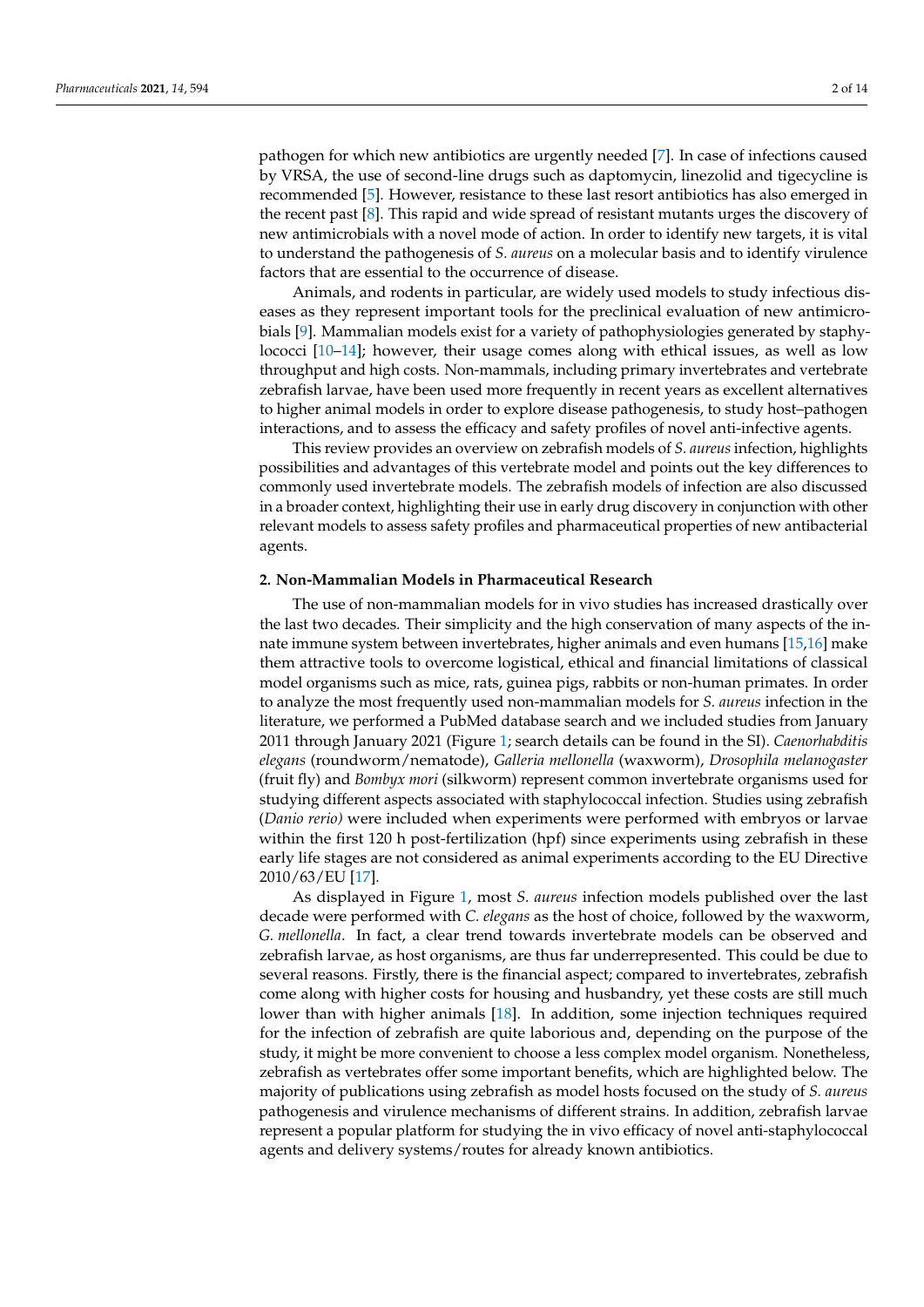<span id="page-2-0"></span>

applications of zebrafish models to study S. *aureus* infection (right) over the last decade. A PubMed database search was performed to identify studies using invertebrates (Gall*eria mellonella, Caenorhabditis elegans, Drosophila melanogaster* and Bombyx mori) and zebrafish embryos/larvae for *S. aureus* infection models. Studies from January 2011 through January 2021 were included and percentages were calculated based on the total number of publications ( $n = 282$ ) in this period (see SI). G. mellonella and C. elegans are the most used models for studying different aspects of S. aureus infection and for assessing the in vivo efficacy of new potential antibiotics. Although zebrafish larvae are prominent models for studies of infectious disease and have been used for a broad range of other microorganisms, there are only relatively few literature reports on the use of this model to study S. aureus infection. The fields of applications of zebrafish models of S. aureus infection are  $\alpha$  is the prominent models for studies of infectious disease and have been used for and have been used for an depicted on the right. Most studies were performed with the intention of analyzing the pathogenesis and the virulence<br>California in the virulence of the virulence of the virulence of the virulence of the virulence of the v of different strains. Moreover, zebrafish larvae seem to be a promising platform for studying the in vivo efficacy of new anti-staphylococcal agents and new delivery systems/routes for already known antibiotics. **Figure 1.** Percentage of different non-mammalian in vivo models used for *Staphylococcus aureus* infection (**left**) and

pathogenesis and the virulence of different strains. Moreover, zebrafish larvae seem to be a prom-Caenorhabditis elegans presents a number of advantages that makes it an attractive model in infection research. This includes its small and transparent body, small sequenced thermore, *C. elegans* feeds on bacteria, which facilitates the infection route with bacterial pathogens [\[19\]](#page-11-15). On the other hand, the nematode lacks an adaptive immune system and the worm cannot be incubated at 37 °C, which is the optimal temperature for the expression of some virulence factors by a number of bacterial pathogens [\[20\]](#page-11-16). genome (100 Mb), low cost, ease of handling, short life cycle and self-fertilization. Fur-

Galleria mellonella larvae also represent an attractive model to study fungal, bacterial and viral pathogens as well as to assess virulence and toxicity. Moreover, they are a popular platform for the screening of antimicrobial drugs. They are cheap, easy to maintain, and do not require ethical approval. Unlike *C. elegans, G. mellonella* larvae can be maintained at 37 °C [\[21\]](#page-11-17). Although the *G. mellonella* model has become popular, infection models are not well established, as they are for other models such as *C. elegans* and *D. melanogaster* [\[22\]](#page-11-18).

*Drosophila melanogaster* is a well-known and historic model that has been used in research for around 100 years. The fruit fly has been widely used as a model organism<br>. in genetics, biochemistry, developmental biology, cancer, infectious diseases, neurode-<br>
<u>In genetics</u>, biochemistry, developmental biology, cancer, infectious diseases, neurodegenerative diseases, inflammation and metabolic disorders, as well as in toxicological<br>distribution in the same of the state of the state of the state of the state of the state of the state of the s  $\frac{1}{2}$  and the metal my is casy and incorpensive to maintain in ange quantities, genere manipulation is rapid and cheap, it has a short generation time and short lifespan, and<br>it is recently fully converged. Furthermore,  $75\%$  of harmore discusses parties were harmore  $\epsilon$  generics, biology, development,  $\epsilon$  and  $\epsilon$  and  $\epsilon$  and  $\epsilon$  and  $\epsilon$  and  $\epsilon$  and  $\epsilon$  and  $\epsilon$  and  $\epsilon$  and  $\epsilon$  and  $\epsilon$  and  $\epsilon$  and  $\epsilon$  and  $\epsilon$  and  $\epsilon$  and  $\epsilon$  and  $\epsilon$  and  $\epsilon$  and  $\epsilon$  and  $\epsilon$  and  $\epsilon$ a functional homolog in *D. melanogaster* [\[25\]](#page-11-21). On the other hand, a number of drawbacks<br>hinder the use of this medal, such as the charges of an edentity immune system, and the  $\frac{1}{2}$  is easy and inexperiment from the frequency of mathematic mathematic mathematic mathematic mathematic mathematic mathematic mathematic mathematic mathematic mathematic mathematic mathematic mathematic mathematic significant difference in brain anatomy as well as cardiovascular and respiratory systems compared to vertebrates [26] studies [\[23](#page-11-19)[,24\]](#page-11-20). The fruit fly is easy and inexpensive to maintain in large quantities, genetic its genome is fully sequenced. Furthermore, 75% of human disease-causing genes have hinder the use of this model, such as the absence of an adaptive immune system and the compared to vertebrates [\[26\]](#page-12-0).

*Bombyx mori* is another interesting and unique model that is frequently used in in-<br>*Bombyx mori* is another interesting and unique model that is frequently used in infunctional metals and drawing measurement in the other hand, a number of the other hand, and sequenced genome, their sensitivity to chemical compounds such as pesticides, drugs, and heavy metals make them an important model in toxicological screens and drug discovery approaches [\[27\]](#page-12-1). A major disadvantage is that the silkworm larvae display a rather low homology in terms of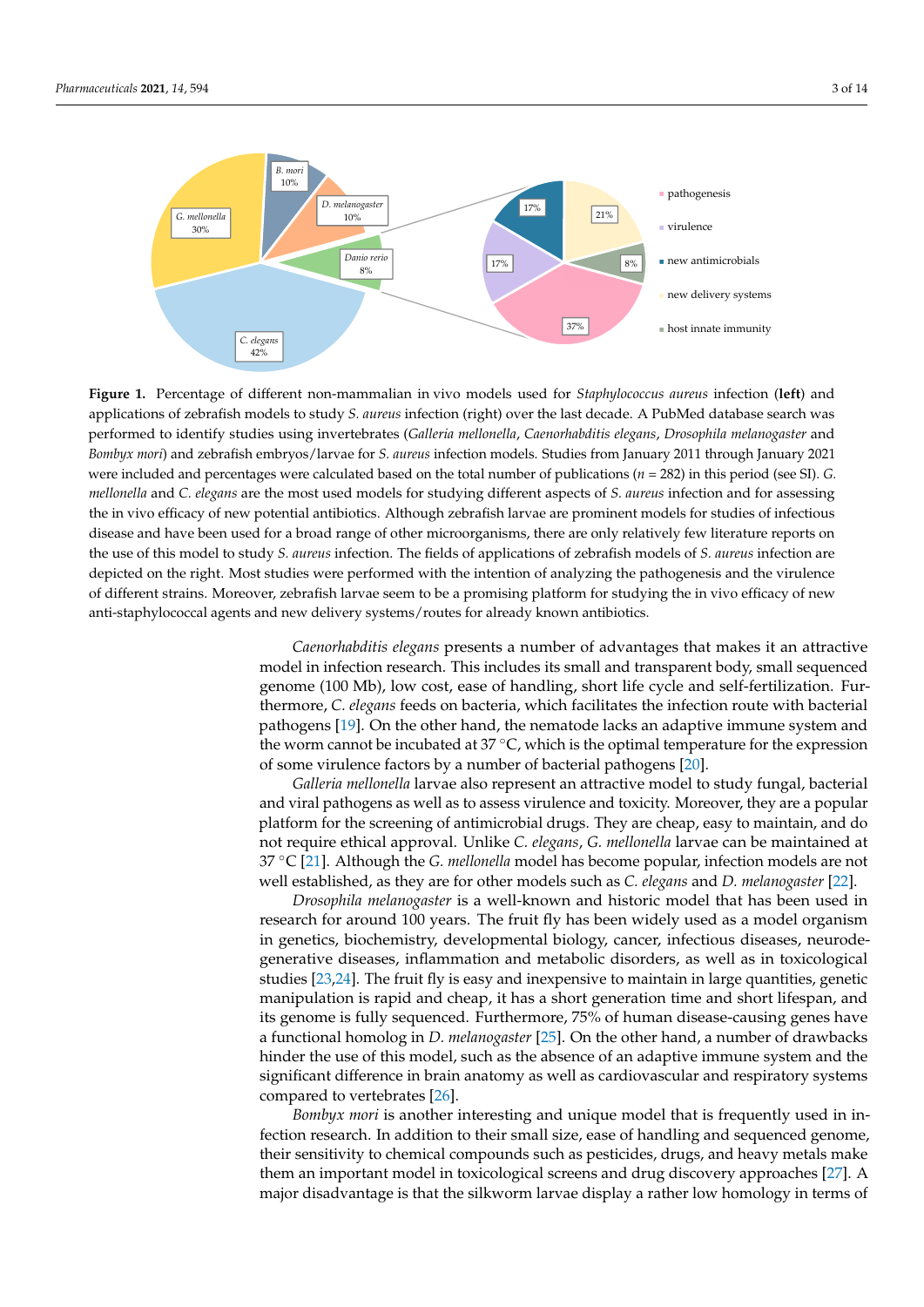disease-related genes and genetic disorders compared to humans, which makes this model not suitable to study, for example, neurological disorders [\[28\]](#page-12-2).

Despite numerous advantages of the most commonly used invertebrates mentioned above, such models lack organ systems that are involved in human disease pathogenesis, which limits their usage in human disease modeling. As a result, zebrafish (*Danio rerio*) has been introduced as an attractive vertebrate model. The usage of zebrafish in research initially started in the 1930s in developmental studies; however, it has recently been used as a model of choice in several human diseases [\[29\]](#page-12-3). The most important advantages of the zebrafish model include the optical transparency of embryos and larvae, the high homology with respect to human disease-related genes based on a completely sequenced genome, the small size of embryos and larvae and their ease of handling, and low cost [\[30\]](#page-12-4). Importantly, unlike *C. elegans* and *D. melanogaster*, zebrafish have an adaptive immune system [\[31\]](#page-12-5).

Zebrafish are susceptible to bacterial (including mycobacterial), protozoal, and viral infections, allowing the development of various infection models, including pathogens that are usually not considered as natural pathogens of the fish, such as *S. aureus*. In the pipeline of drug discovery, zebrafish larvae are extensively used to study drug efficacy and to assess toxicity. The readouts for such approaches include survival studies or visual phenotypic assessment. Furthermore, several transgenic zebrafish lines with fluorescent reporter genes have been generated, facilitating the visualization of pathogenic processes [\[32–](#page-12-6)[35\]](#page-12-7).

#### **3. Zebrafish Larvae Models of** *S. aureus* **Infections**

Due to its many advantages, the zebrafish has emerged as an excellent vertebrate model organism used in various fields, including developmental biology, immunology, toxicology and pharmaceutical drug discovery. As a jawed vertebrate, the zebrafish has developed both innate and adaptive immune systems [\[36\]](#page-12-8). The adaptive immune system is fully mature by 4–6 weeks post-fertilization [\[37\]](#page-12-9); thus, at earlier developmental stages, the zebrafish larvae are protected against infection only by the innate immune system, enabling the investigation of innate defense mechanisms separated from adaptive immunity. Innate immune responses in zebrafish comprise innate immune cells, such as macrophages and granulocytes [\[38\]](#page-12-10), pattern recognition receptors, including Toll-like receptors (TLRs) and NOD-like receptors (NLRs) [\[39\]](#page-12-11), and a highly developed complement system [\[40\]](#page-12-12). Despite the evolutionary distance, comparison of the zebrafish to the human reference genome revealed high homology; in fact, over 70% of human genes have one or more orthologues in zebrafish. Among human disease-related genes, the homology is even higher (82%) [\[41\]](#page-12-13), which makes the vertebrate appropriate for modelling human diseases. Another major advantage of zebrafish is the optical transparency of embryos and larvae. Along with the availability of transgenic zebrafish lines expressing fluorescent proteins in different cell types and tissues, this facilitates the investigation of host–pathogen interactions in real time and in vivo [\[31\]](#page-12-5) without the need for invasive measures.

As depicted in Figure [2,](#page-4-0) zebrafish larvae provide various injection sites. The development of a systemic bacterial infection can be achieved via microinjection into the yolk sac circulation valley, the Duct of Cuvier and the caudal vein/blood island, whereas local growth of bacteria occurs when injected into the yolk body or a body cavity such as the otic vesicle or the fourth hindbrain ventricle [\[42\]](#page-12-14). The choice of an appropriate route of infection may also depend on the respective research question; for example, the pericardial cavity provides a potential approach for pericarditis, the hindbrain can be used to study infection of the central nervous system (CNS), a systemic route of infection offers a suitable bacteremia model, and other compartments such as the tail fin and the muscle permit investigations of chemotaxis of immune cells.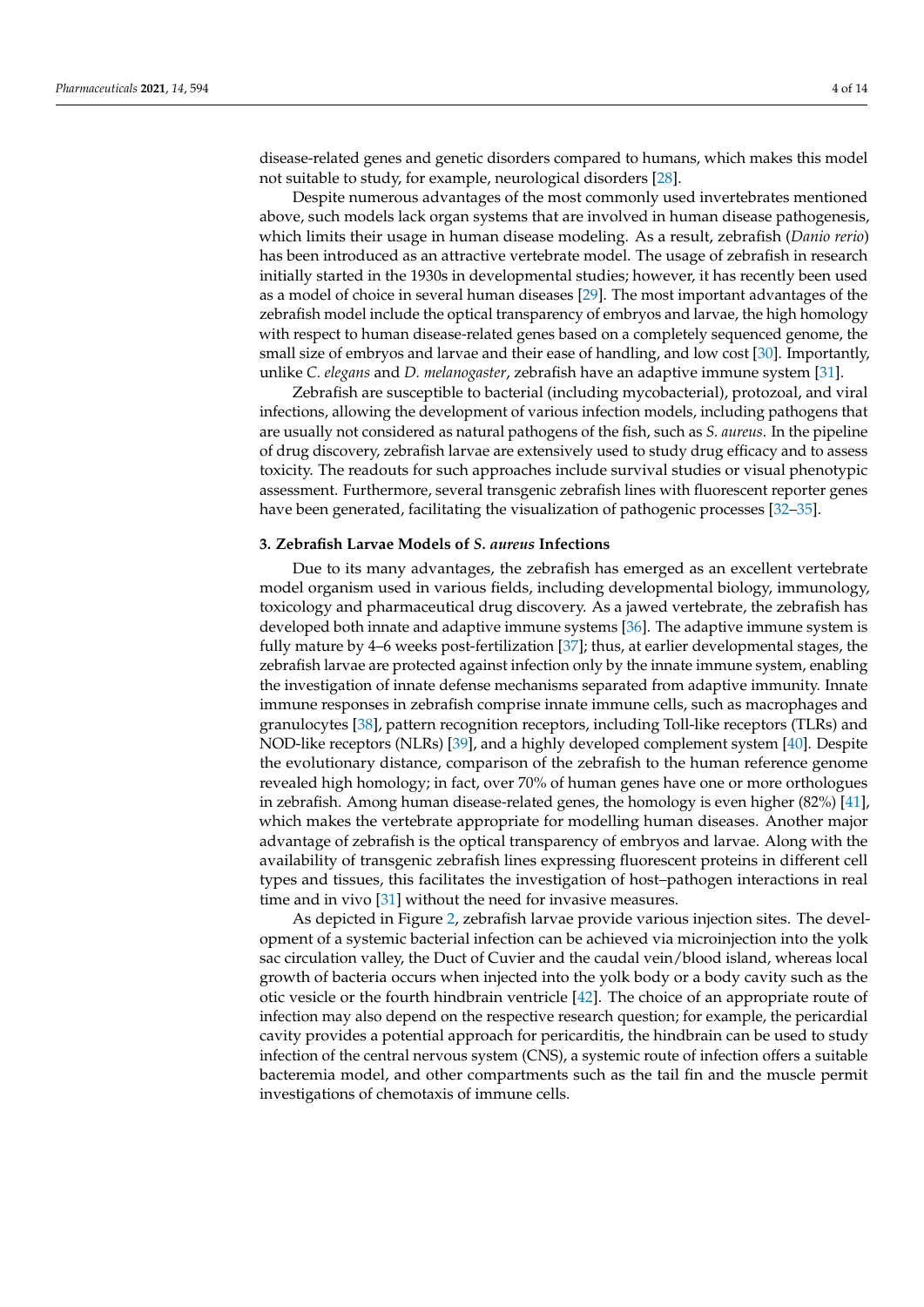<span id="page-4-0"></span>

of Cuvier and the caudal vein leads to systemic infection, whereas injection into the yolk body, pericardial cavity, eye, otic vesicle and hindbrain ventricle results in local growth of bacteria. The  $\frac{1}{2}$ figure was generated using SketchBook version 8.7.1. figure was generated using SketchBook version 8.7.1. **Figure 2.** Injection sites of zebrafish larvae. Injection into the yolk sac circulation valley, Duct

different zebrafish larvae models of *S. aureus* infection are summarized in Table [1;](#page-4-1) Table [2.](#page-8-0) Herein, we highlight some of the most interesting findings related to disease biology (this Chapter, Table 1) and drug discovery (Chapter 4, Table 2). All research papers published between January 2011 and January 2021 describing

<span id="page-4-1"></span>Table 1. Reported studies of zebrafish larvae models to investigate *Staphylococcus aureus* disease biology. PC: pericardial cavity; 4V: fourth hindbrain ventricle; YCV: yolk circulation valley; DC: Duct of Cuvier; CV: caudal vein; PCV: posterior cardinal vein; YB: yolk body; dpf: days post fertilization; hpf: hours post fertilization; hpi: hours post infection.

permit investigations of chemotaxis of immune cells.

| Aim                      | <b>Infection Route</b>          | Approach                                                                                                                                                                                                                             | Outcome                                                                                                             | Reference |
|--------------------------|---------------------------------|--------------------------------------------------------------------------------------------------------------------------------------------------------------------------------------------------------------------------------------|---------------------------------------------------------------------------------------------------------------------|-----------|
| Study of<br>pathogenesis | PC, Eye, 4V, YCV,<br>DC, CV, YB | injection of various doses of S. aureus<br>into different sites of zebrafish larvae<br>at 36 hpf                                                                                                                                     | analysis of survival, bacterial<br>proliferation and myeloid<br>cell phagocytosis                                   | $[43]$    |
|                          | <b>YCV</b>                      | co-infection with two S. aureus strains<br>at 30 or 54 hpf,<br>generation of phagocyte-depleted<br>larvae using the morpholino method                                                                                                | analysis of survival, bacterial<br>strain ratios and myeloid cell<br>phagocytosis                                   | $[44]$    |
|                          | <b>YCV</b>                      | injection of S. aureus at 1 or 2 dpf,<br>knockdown of sqstm1 using the<br>morpholino method                                                                                                                                          | analysis of survival, myeloid<br>cell phagocytosis and<br>recruitment of autophagy<br>receptors to S. aureus        | $[35]$    |
|                          | <b>YCV</b>                      | co-injection of S. aureus combined with<br>a virulence-attenuated mutant as well<br>as S. aureus and M. luteus at 30 hpf                                                                                                             | analysis of survival and<br>bacterial proliferation                                                                 | $[45]$    |
|                          | <b>YCV</b>                      | injection of S. aureus at 30 hpf,<br>generation of neutrophil-enriched (irf8<br>knockdown) as well as NADPH<br>oxidase function deprived embryos<br>using the morpholino method,<br>CRISPR-mediated knockdown of atg5<br>and atg16l1 | analysis of survival,<br>host-pathogen interactions<br>and recruitment of<br>autophagosomal markers to<br>S. aureus | $[33]$    |
|                          | <b>YCV</b>                      | injection of 1:1:1 mixtures of<br>erythromycin-, kanamycin- and<br>teracycline-resistant variants of<br>different S. aureus strains at 30 hpf                                                                                        | analysis of bacterial strain<br>ratios                                                                              | [46]      |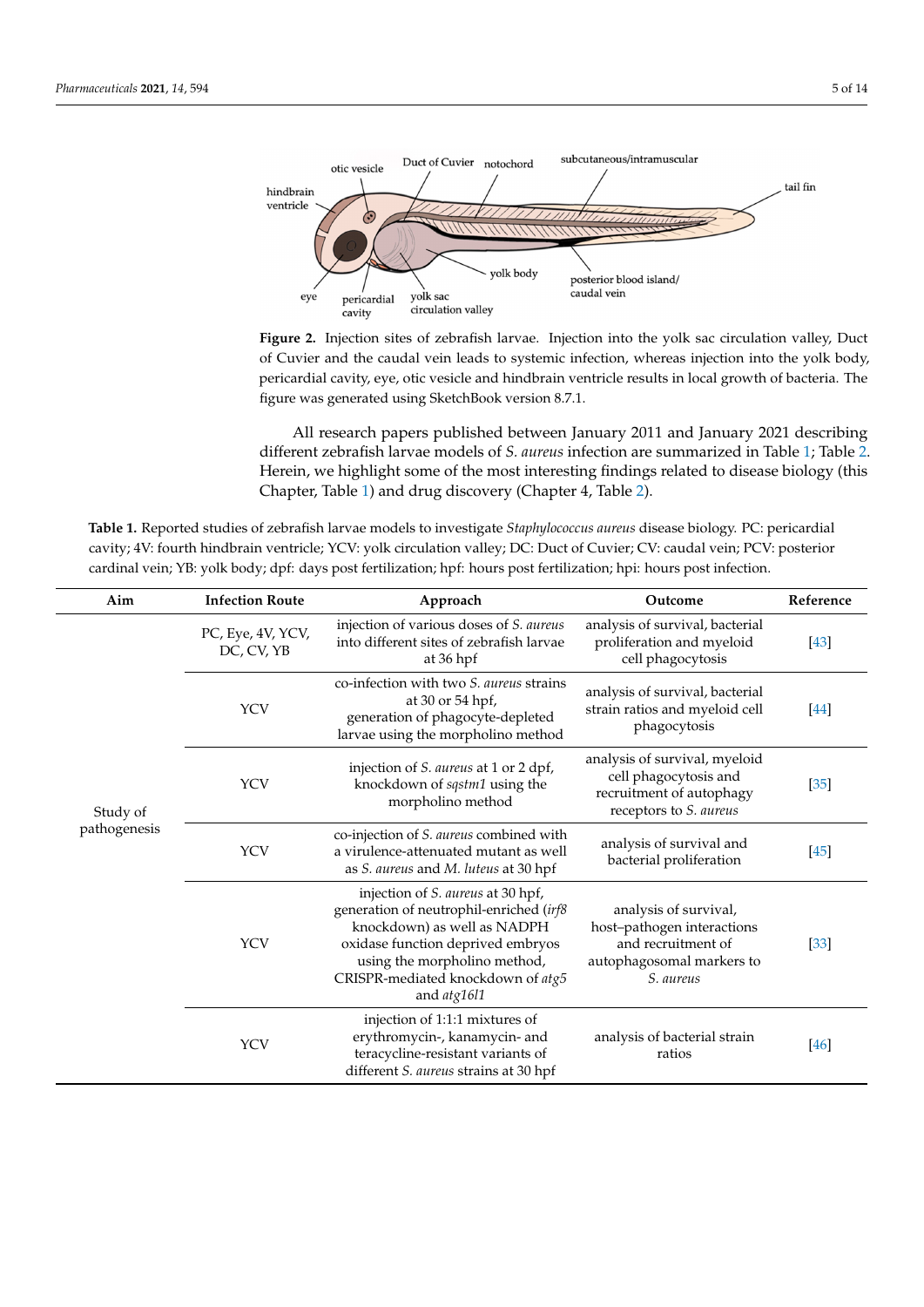| Aim                                                                                  | <b>Infection Route</b> | Approach                                                                                                                                                                                                                                                                  | Outcome                                                                                                                 | Reference |
|--------------------------------------------------------------------------------------|------------------------|---------------------------------------------------------------------------------------------------------------------------------------------------------------------------------------------------------------------------------------------------------------------------|-------------------------------------------------------------------------------------------------------------------------|-----------|
| Study of<br>antibiotic<br>intervention on<br>staphylococcal<br>infection<br>dynamics | <b>YCV</b>             | injection of 1:1:1 mixtures of<br>erythromycin-, kanamycin- and<br>tetracycline-resistant variants of<br>different S. aureus strains at 30 hpf,<br>antibiotic treatment via water<br>immersion,<br>generation of phagocyte-depleted<br>larvae using the morpholino method | analysis of bacterial strain<br>ratios                                                                                  | $[47]$    |
| Study of<br>pathogenesis;<br>identification of<br>virulence factors                  | <b>YCV</b>             | injection of S. aureus wild-type as well<br>as mutants,<br>generation of phagocyte-depleted<br>larvae using the morpholino method                                                                                                                                         | analysis of survival and<br>bacterial proliferation                                                                     | [48, 49]  |
| Study of host<br>innate immunity                                                     | YCV, PCV               | injection of S. aureus at 2 dpf.<br>knockdown of $14-3-3\zeta$ using the<br>morpholino method                                                                                                                                                                             | analysis of survival and<br>myeloid cell phagocytosis                                                                   | [50]      |
|                                                                                      | <b>YCV</b>             | injection of S. aureus at 30 hpf,<br>knockdown of trkA using the<br>morpholino method                                                                                                                                                                                     | analysis of survival, bacterial<br>proliferation and neutrophil<br>migration                                            | $[51]$    |
| Study of virulence                                                                   | 4V                     | injection of S. aureus wild-type and<br>mutants<br>as well as co-injection of different<br>strains at 3 dpf                                                                                                                                                               | analysis of survival, bacterial<br>proliferation, recruitment of<br>immune cells and cytokine<br>response using qRT-PCR | $[34]$    |
|                                                                                      | PC                     | injection of S. aureus wild-type as well<br>as mutant at 30-32 hpf                                                                                                                                                                                                        | analysis of survival and<br>bacterial proliferation                                                                     | $[52]$    |
|                                                                                      | <b>YCV</b>             | injection of different S. aureus strains<br>at 30 hpf                                                                                                                                                                                                                     | analysis of survival                                                                                                    | $[53]$    |
| Study of<br>virulence and<br>cross-resistance                                        | DC                     | injection of S. aureus at 48 hpf,<br>knockdown of hepcidin using the<br>morpholino method                                                                                                                                                                                 | analysis of survival                                                                                                    | $[54]$    |

**Table 1.** *Cont.*

Li et al. (2012) have previously shown that the choice of injection site has a great impact on the level of resistance towards the development of an infection with *S. aureus*. Challenging zebrafish larvae at 36 h post fertilization (hpf) with rising doses of the pathogen via different injection sites revealed that injection of *S. aureus* into local cavities such as the pericardial cavity, the eye and the hindbrain induce a strong host defense, resulting in low infection rates. In contrast, the use of injection sites leading to systemic *S. aureus* infection results in significantly lower survival rates. The yolk body represents the most susceptible injection site to staphylococcal infection, as almost every dose will eventually lead to 100% mortality of zebrafish larvae. This phenomenon can be explained by the high nutrition supply and the absence of immune cells providing the bacteria with good conditions to proliferate [\[43\]](#page-12-15). By using transgenic zebrafish lines with fluorescently labeled phagocytes, Li et al. visualized host–pathogen interactions and confirmed the role of innate immune cells, mainly macrophages and neutrophils, in the primary resistance of zebrafish larvae against *S. aureus*, as already reported by Prajsnar et al. (2008) [\[32,](#page-12-6)[43\]](#page-12-15).

McVicker et al. (2014) have reported the usage of a zebrafish larvae model to study the in vivo effect of administering low levels of antibiotics on the bacterial population dynamics of *S. aureus*. In their approach, they have systemically infected zebrafish embryos at 30 hpf with  $1.5 \times 10^3$  colony-forming units (CFU) of a mixture of three *S. aureus* antibiotic-resistant strains (erythromycin/lincomycin-resistant, kanamycin-resistant and tetracycline-resistant). Upon culturing homogenized whole zebrafish embryos and enumeration of bacteria, they found that there was no preference for the growth of any particular strain over the other, and that the clonal population expansion is random. Furthermore, these authors have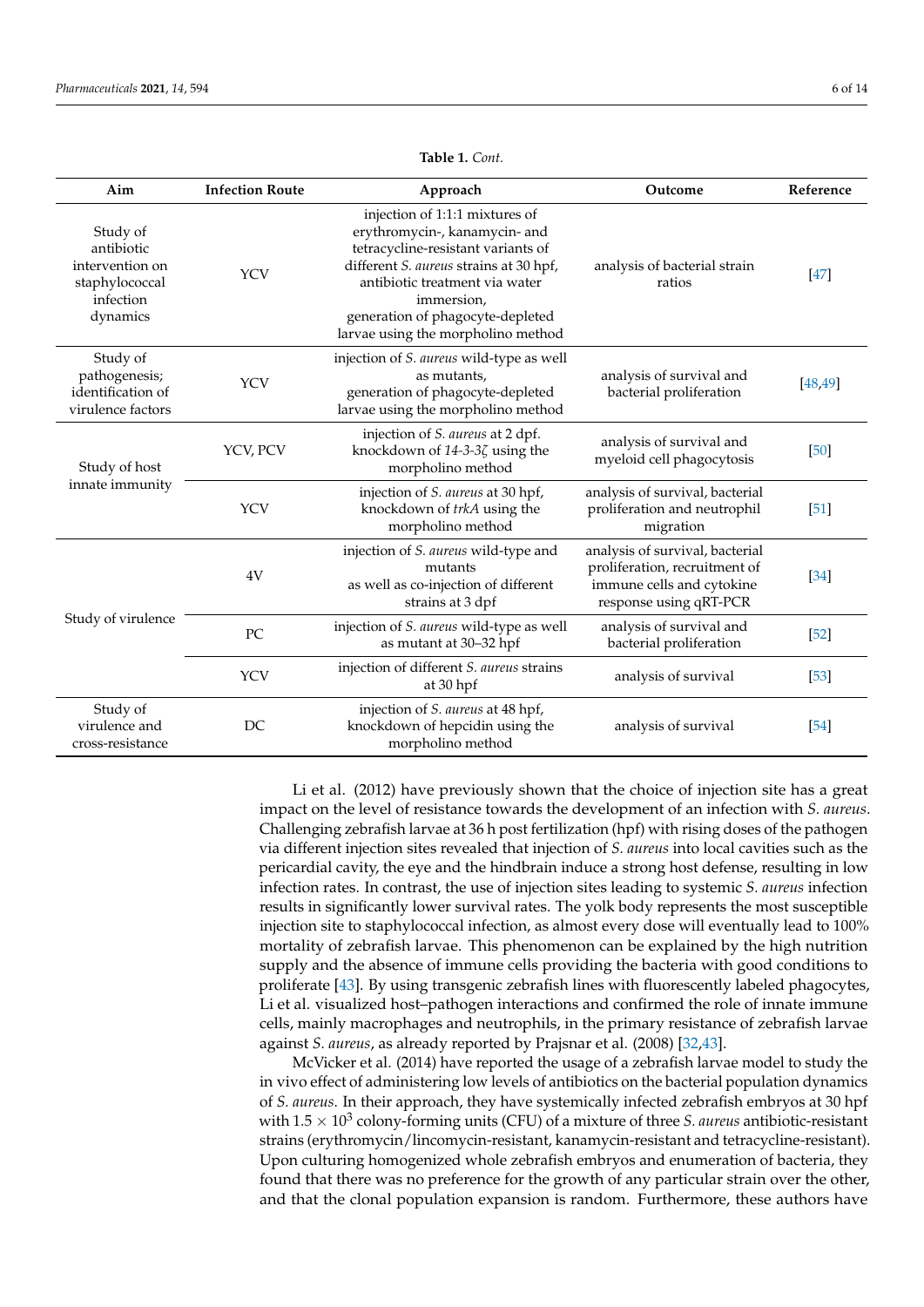studied the clonal expansion of bacteria during mixed-strain infections of drug-resistant mutant strains and sensitive strains after treatment with low antibiotic concentrations. For this approach, they have treated (by immersion in fish water) infected zebrafish larvae with sub-curative tetracycline concentrations. Their results suggested that sub-curative drug treatment was able to produce a statistically significant shift in strain ratios with a preference towards the pre-existing resistant subpopulation. It is useful to mention that, in their research paper, they have studied the same approach not only in zebrafish but also in mice, and they found similar results [\[47\]](#page-12-20).

Ulhuq et al. (2020) have used the zebrafish hindbrain as a local site of infection with *S. aureus*. For their approach, they have infected zebrafish larvae 3 days post fertilization (dpf) with  $2 \times 10^4$  CFU in order to investigate the effect of type VII protein secretion system (T7SS) in bacterial replication and its role in intraspecies competition. The in vivo virulence of different mutant *S. aureus* strains was assessed via survival studies, recovery of colonies and investigation of the cytokine response upon infection by quantification of interleukin (IL)-8 and IL-1β using quantitative reverse transcription PCR (qRT-PCR). Moreover, they studied intraspecies competition mediated by T7SS-secreted toxins by co-infecting larvae with an attacker and a target strain, whereby the target strain represents a mutant strain deprived of immunity proteins for the toxins EsaD and TspA. It could be shown that the attacker strain is able to kill its target in vivo in a T7SS-dependent fashion, as reflected in reduced bacterial counts of the target strain upon plating of homogenized larvae [\[34\]](#page-12-24).

In a recent research paper, Bhuiyan et al. (2021) have used a zebrafish infection model to study the host innate immune responses after infection with daptomycin-resistant and susceptible *S. aureus* strains. For this, they have infected zebrafish larvae 48 hpf via the Duct of Cuvier with  $1 \times 10^3$  CFU. Furthermore, they have inhibited hepcidin—a major zebrafish antimicrobial peptide—either chemically by incubating 30 hpf embryos in fish water with dorsomorphin along the course of the experiment, or genetically by injecting antisense morpholino oligomers (MO) directed at *hamp* (*hamp*ATG MO) in the yolk of one-cell stage embryos. They have reported that infection with daptomycin-susceptible *S. aureus* caused greater mortality when hepcidin was inhibited, demonstrating the importance of cationic antimicrobial peptides (CAMPs) in controlling *S. aureus* infection. On the other hand, infection with daptomycin-resistant strains was not affected by the presence or absence of zebrafish hepcidin, most likely due to cross-resistance of daptomycin and CAMPs. In this study, zebrafish larvae presented a major in vivo insight into the pathogenicity of daptomycin-resistant *S. aureus* strains [\[54\]](#page-13-3).

In conclusion, zebrafish larvae are becoming an important in vivo model in *S. aureus* infection research, and the model is already used to study, e.g., bacterial virulence, disease pathogenesis, host–pathogen interactions, and host immune responses. The major advantages of the zebrafish larvae model in this context are the physiological and morphological similarity to mammals, the broad availability of genomic tools, the ease of performing infections in different sites and at different developmental stages, and the ability to visualize bacterial infection in real-time and to study disease pathogenesis by fluorescence microscopy.

# **4. Zebrafish Larvae in Drug Discovery**

Regulatory directives in several countries have implemented the 3R principle for animal protection and for minimizing their pain and distress in biomedical research. This principle aims to avoid animal experiments (Replacement), to limit the number of animals (Reduction), and to limit their suffering (Refinement) [\[55](#page-13-4)[,56\]](#page-13-5). In drug discovery research, an enormous number of discovered bioactive compounds are tested for their safety, bioavailability and efficacy in animal models, and a high percentage of such compounds do not progress due to their toxicity profiles or unfavorable pharmacokinetic properties. Given the 3R principle and, at the same time, the need to assess the pharmaceutical properties of early-stage compounds, there is a high need to improve preclinical testing. Using ze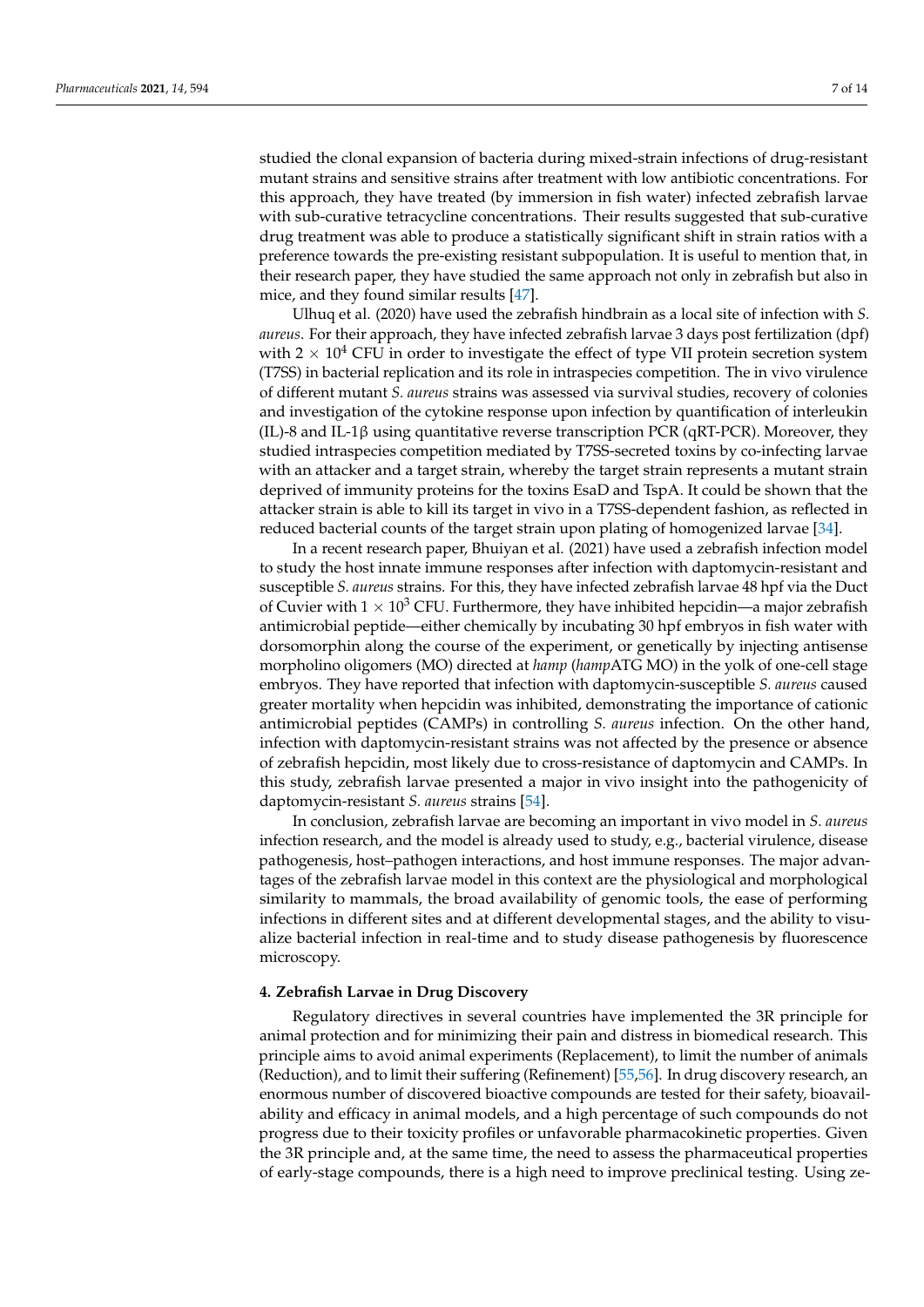brafish embryos and larvae represents an alternative approach for high-throughput in vivo drug screening.

Several screens have been assessed in zebrafish embryos, and these include, but are not limited to, cardiotoxicity, hepatotoxicity, embryogenesis, carcinogenesis, behavioral studies, metabolic and nutritional diseases, endocrine diseases, inflammation and wound healing, and neurological diseases [\[31\]](#page-12-5). Zebrafish larvae also play an important and unique role in drug screening, target identification, pharmacological and toxicological studies [\[57\]](#page-13-6). The vertebrate model presents an advantage to assess phenotype-based screens for a wide range of compounds in the drug discovery pipeline.

Table [2](#page-8-0) summarizes all published reports between January 2011 and January 2021 on the use of zebrafish larvae in *S. aureus* drug discovery. In the following, some research highlights are described in more detail.

Drug efficacy studies and in vivo anti-infection assays using zebrafish larvae have been widely applied and new models are continuously developed. In a recent paper published by Jabila Mary et al. (2021), the antibacterial effect of Kalafungin isolated from a marine sponge-derived *Streptomyces* sp. was investigated. For this approach, an infection model was established via microinjection of green-fluorescent protein (GFP)-tagged *S. aureus* into the caudal vein of zebrafish larvae. The infected larvae were then treated though immersion in fish water with 0.5-, 1- and 2-fold MIC (minimum inhibitory concentration) of Kalafungin. Treatment with sub-MIC of Kalafungin resulted in a bacteriostatic effect lasting up to 36 hpt (hours post treatment), whereas treatment with 1- and 2-fold MIC completely cleared the infection within 12 hpt. Another approach was the infection of larvae by bath immersion with  $10^4$  CFU/mL. Fluorescence microscopy revealed accumulation of bacteria in the Duct of Cuvier, the cardiac region and the yolk sac, proving that *S. aureus* is able to infect the larvae without the need for microinjection. Kalafungin treatment performed at 12 hpi (hours post infection) with 1- and 2-fold MIC showed that the Kalafungin is also efficient in clearing infection induced via bath immersion [\[60\]](#page-13-7).

Sovari et al. (2020) have reported the use of zebrafish larvae for in vivo toxicity assessment and therapeutic efficacy studies in a zebrafish model of MRSA infection for a number of rhenium (Re) complexes. A systemic infection was initiated through microinjection into the caudal vein of 30 hpf embryos. The infected embryos were treated with 0.5-, 1- and 2-fold MIC doses of the selected Re complexes. The therapeutic efficacy of the complexes was obvious at 24 hpt, as shown by higher survival rates of the treated group compared to the untreated group, the absence of necrotic lesions (abscesses) or pericardial edema. Moreover, most Re complexes showed an enhanced in vivo antibacterial effect compared to linezolid after 4-days treatment. The authors further reported that all rescued larvae developed normally post treatment without toxic side effects. In this study, the in vivo activity and safety of Re complexes could be nicely demonstrated in zebrafish larvae without the need of a higher animal model [\[58\]](#page-13-8).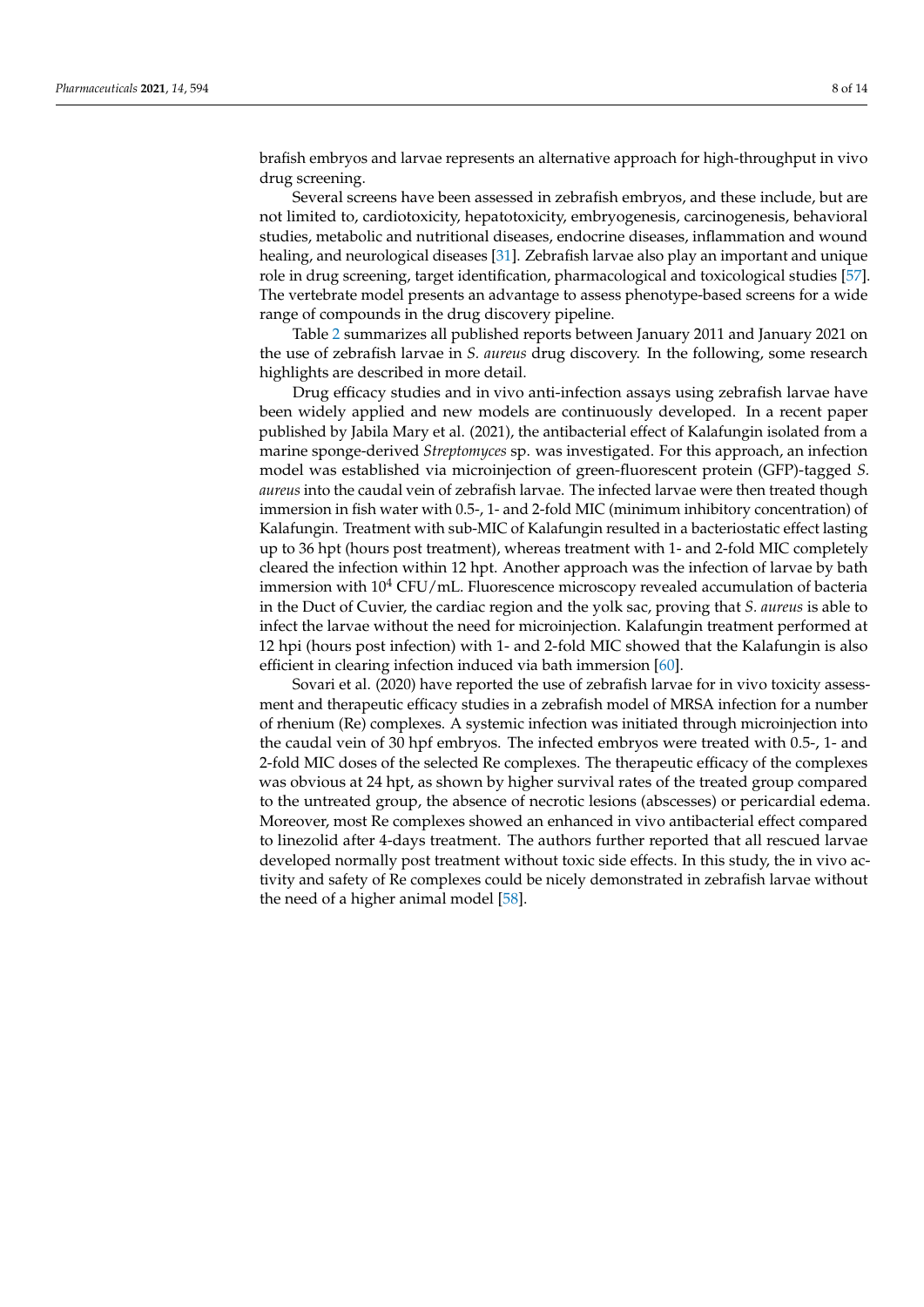<span id="page-8-0"></span>**Table 2.** Reported studies of zebrafish larvae models in *Staphylococcus aureus* drug discovery. YCV: yolk circulation valley; CV: caudal vein; YB: yolk body; PC: pericardial cavity; 4V: fourth hindbrain ventricle; DC: Duct of Cuvier; PCV: posterior cardinal vein; dpf: days post fertilization; hpf: hours post fertilization; hpi: hours post infection.

| Aim                                                              | <b>Infection route</b>      | Approach                                                                                                                                                                                                                                                                                          | Outcome                                                                                                                  | Reference |
|------------------------------------------------------------------|-----------------------------|---------------------------------------------------------------------------------------------------------------------------------------------------------------------------------------------------------------------------------------------------------------------------------------------------|--------------------------------------------------------------------------------------------------------------------------|-----------|
| Study of toxicity<br>and efficacy of new<br>antimicrobials       | <b>YCV</b>                  | assessment of lethality, developmental<br>toxicity and cardiotoxicity at 6 hpf,<br>assessment of hepatotoxicity at 72 hpf,<br>injection of MRSA at 30 hpf and<br>treatment with antibacterials at 2 hpi                                                                                           | phenotypic assessment,<br>analysis of survival,<br>fluorescence intensity<br>and bacterial<br>proliferation              | $[58]$    |
|                                                                  | bath water<br>immersion     | assessment of cardiotoxicity at 3 dpf,<br>infection of 2 dpf larvae via bath water<br>exposure to different concentrations of<br>MRSA,<br>treatment along with infection via bath<br>water immersion                                                                                              | phenotypic assessment,<br>analysis of survival                                                                           | $[59]$    |
|                                                                  | CV, bath water<br>immersion | assessment of acute toxicity at 2 hpf,<br>infection of larvae with S. aureus either via<br>microinjection into the CV or bath water<br>immersion,<br>treatment of larvae along with infection                                                                                                     | phenotypic assessment,<br>analysis of survival and<br>bacterial proliferation,<br>histopathological<br>analysis          | [60]      |
| Study of efficacy of<br>new antimicrobials                       | YCV, YB                     | injection of MRSA or MRSA grown in<br>Epicatechin gallate at 30 hpf,<br>treatment via bath water immersion                                                                                                                                                                                        | analysis of survival and<br>NADPH-oxidase<br>dependent respiratory<br>burst                                              | [61]      |
| Study of efficacy<br>using new<br>antibiotic delivery<br>systems | PC, 4V                      | injection of MRSA at 48 hpf,<br>treatment via injection into the PCV 1 hpi                                                                                                                                                                                                                        | analysis of survival,<br>fluorescence intensities<br>and delivery of the drug<br>to macrophages                          | [62]      |
|                                                                  | YCV, 4V                     | injection of S. aureus at 30 hpf,<br>treatment with free Clarithromycin or<br>encapsulated in PLGA nanocapsules via<br>bath water immersion 2 hpi                                                                                                                                                 | analysis of survival and<br>bacterial proliferation                                                                      | [63]      |
|                                                                  | <b>PCV</b>                  | injection of S. aureus at 2 dpf,<br>treatment with free drugs or drug loaded<br>polymersomes via injection into the PCV<br>at 20 hpi                                                                                                                                                              | analysis of bacterial<br>proliferation,<br>biodistribution of<br>polymersomes and<br>delivery of drugs to<br>macrophages | [64]      |
|                                                                  | CV, DC, tail muscle         | injection of S. aureus at 3 dpf into the DC<br>and the tail muscle to study<br>biodistribution and internalization of<br>nanospheres,<br>injection of S. aureus at 30 hpf into the CV,<br>treatment with free Vancomycin or<br>Vancomycin loaded gelatin nanospheres<br>via CV injection at 2 hpi | analysis of survival,<br>biodistribution and<br>internalization of the<br>nanospheres into<br>macrophages                | [65]      |
|                                                                  | CV, DC                      | injection of S. aureus at 30 hpf<br>treatment with Gentamicin alone or<br>combined with a photosensitizer at 2 hpi,<br>10 min illumination at 2 hpt                                                                                                                                               | analysis of survival and<br>interaction of S. aureus<br>with macrophages                                                 | [66]      |

*S. aureus* is a facultative intracellular pathogen since it can survive in host cells, thus escaping detection by professional phagocytes [\[67\]](#page-13-16). Such characteristic presents an additional obstacle in treating *S. aureus* infections due to the low intracellular efficacy of many antibiotics. Therefore, there is an urgent need for the development of innovative delivery systems to improve the therapeutic efficacy of antibiotics. In this context, zebrafish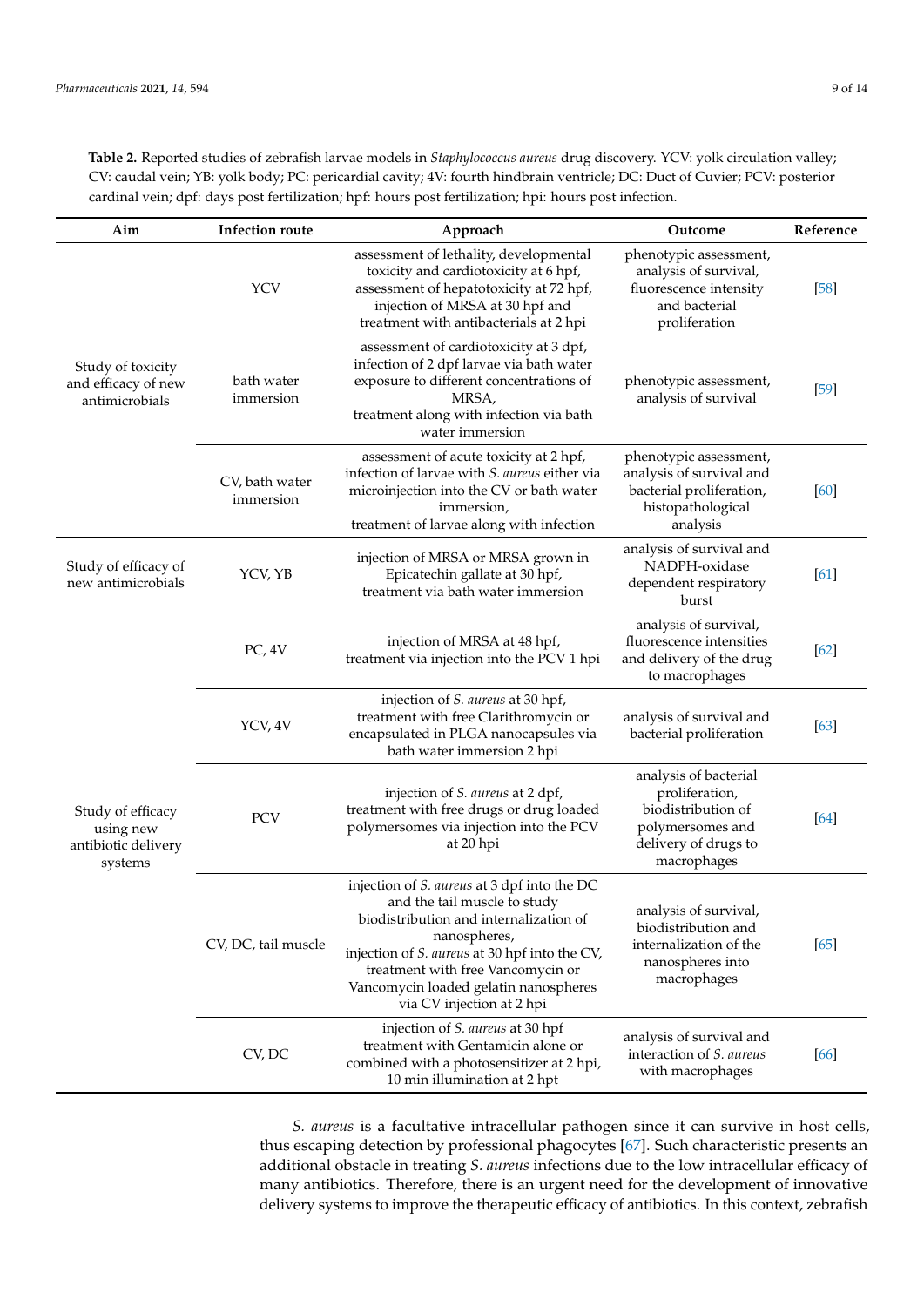larvae present an attractive model to assess and validate the in vivo efficacy of drugdelivery systems. Zhang et al. (2018) have explored the usage of gelatin nanospheres as carriers of vancomycin into macrophages of zebrafish larvae. The distribution and internalization of fluorescently labeled gelatin nanospheres were assessed by injecting a volume of ~3 nL systemically via the Duct of Cuvier or locally into the tail muscle tissue of 3 dpf larvae. The same approach was followed to study the interaction between zebrafish macrophages and vancomycin-loaded gelatin nanospheres compared to free vancomycin in a transgenic zebrafish line that expresses mCherry fluorescent protein in their macrophages. Furthermore, they have investigated the effect of systemic versus local delivery of gelatin-coated vancomycin on survival of *S. aureus*-infected zebrafish larvae. They found out that gelatin nanospheres were internalized by zebrafish macrophages, which facilitated the delivery of vancomycin to the intracellular bacteria, and that a single dose of vancomycin (from gelatin nanospheres) improved the survival of *S. aureus*-infected zebrafish larvae [\[65\]](#page-13-14). A similar approach was performed by Fenaroli et al. (2020) using pH-sensitive polymersomes as vesicles to target infected macrophages [\[64\]](#page-13-13).

For the same purpose, namely of targeting intracellular *S. aureus*, Zhang et al. (2018) have studied a photochemical internalization (PCI) method in zebrafish larvae to enhance the intracellular activity of gentamicin. Infection of 30 hpf larvae was performed systemically via microinjection in either the posterior blood island or the Duct of Cuvier. At 2 hpi, larvae were treated via microinjection with gentamicin alone or combined with a photosensitizer, and 2 h later the larvae were illuminated for 10 min. The photosensitizer integrates into membranes of endocytic vesicles, which harbor and hinder gentamicin from reaching intracellular *S. aureus*. Upon illumination, photosensitizer-bound membranes are disrupted and release the drug, thus enabling the killing of bacteria. Survival analysis of zebrafish larvae revealed that 0.1 ng gentamicin delivered by photochemical internalization is equally efficient as 0.4 ng gentamicin alone. With this method, they showed that in vivo photochemical-induced release of gentamicin improves its in vivo activity, and that this delivery technique is able to lower the required doses for eradicating intracellular bacteria [\[66\]](#page-13-15).

The zebrafish larvae model provides additional and important advantages compared to the invertebrate models mentioned in Chapter 2 that are used in early drug discovery. Despite being employed for studying the antibacterial effect of compounds and drugs in a variety of different setups, they can be easily combined with other established zebrafish larvae models. In the field of antibiotic research, it is already highly important at the discovery stages to assess the toxicity and in vivo stability of new potential drugs. Typically, such studies are performed using mouse models but, in recent years, it became apparent that the zebrafish larvae are equally predictive in the context of organ-specific toxicity and metabolism of drugs.

Compared to cell-based in vitro assays, zebrafish possess functional organs that develop within a few days post fertilization such as the heart, liver, kidneys and blood–brain barrier. Thus, it provides an early insight into absorption, distribution, metabolism, excretion and toxicity (ADMET) parameters [\[65\]](#page-13-14). Most zebrafish organs perform the same functions as their human counterparts, as well as hematopoietic system and cardiovascular physiology. Recent studies showed a 71% protein (and 82% disease-causing human protein) homology between human and zebrafish [\[41\]](#page-12-13).

Several recent examples from the literature demonstrate the usefulness and predictivity of zebrafish larvae for studying ADMET properties of drugs and early-stage compounds. Cornet et al. (2017) have developed an assay named 'ZeGlobalTox' where they used transgenic zebrafish larvae expressing different fluorescent proteins to study the organ-specific toxicity of several drugs. In addition to the assessment of acute toxicity and developmental anomalies, they aimed to study the drug toxicity on organ physiology and function. Zebrafish larvae at 96 hpf were incubated separately at 28  $\degree$ C with twentyfour different tested drugs including positive controls. Cardiotoxicity, neurotoxicity and hepatotoxicity were assessed at 100, 120 and 132 hpf. They reported the ZeGlobalTox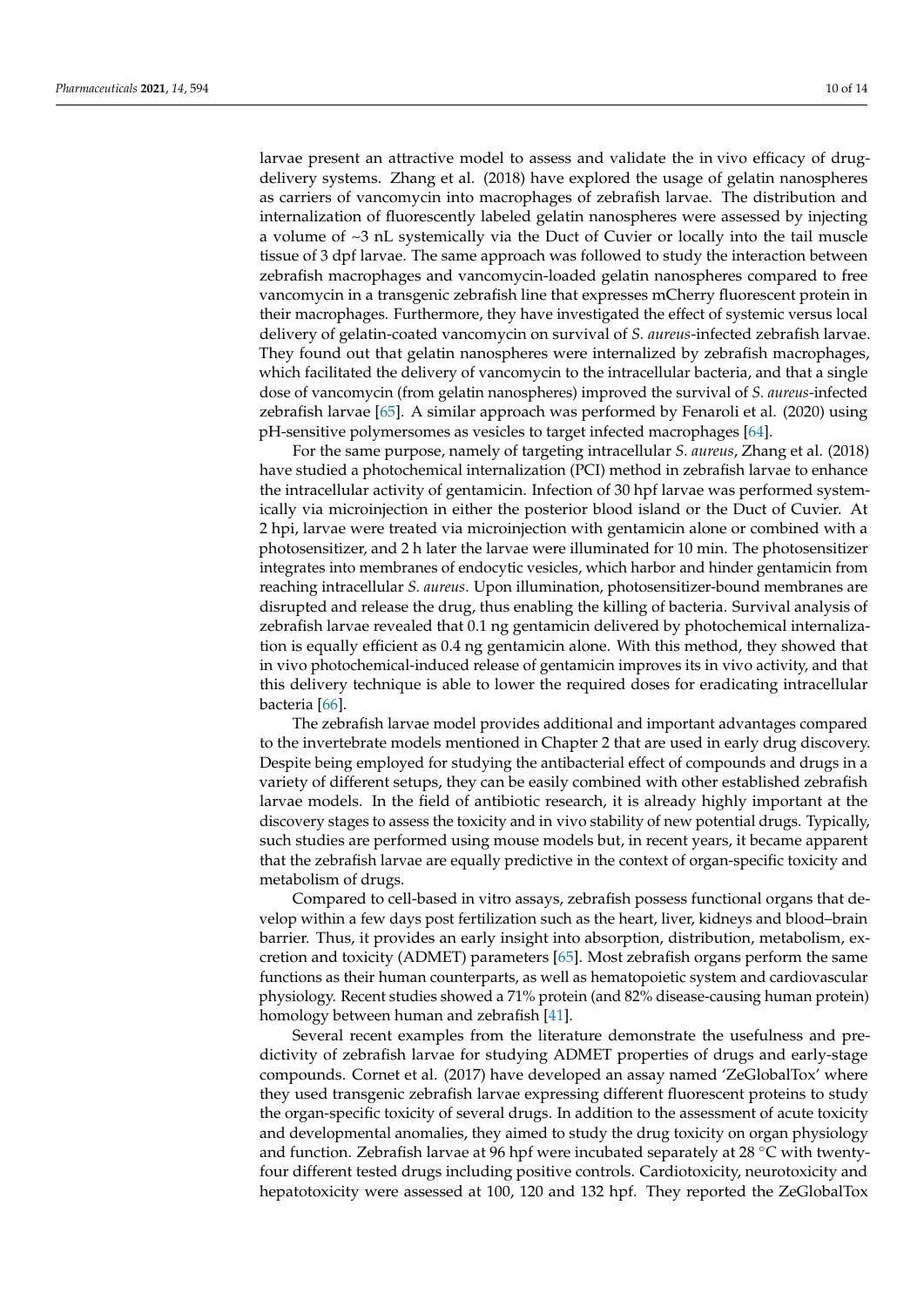assay as a reliable, sensitive and accurate tool to check specific organ toxicities and to red flag toxic compounds [\[68\]](#page-13-17). Diekmann and Hill (2012) have investigated, in their paper entitled "ADMETox in zebrafish", the usage of mass spectroscopy for toxicity assessment in zebrafish larvae. They used zebrafish larvae for drug screening and to replicate their findings in rodents and humans [\[69\]](#page-13-18). Using Liquid Chromatography-High Resolution Mass Spectrometry (LC-HRMS), Park et al. (2020) have explored the metabolism of synthetic cannabinoids in zebrafish larvae after injection in the heart ventricle, caudal vein, yolk sac and the hindbrain, and compared them to those found in human urine. As a result, it could be shown that zebrafish larvae produce an authentic spectrum of human metabolites. They also assessed the spatial drug distribution of the compound and its metabolites by mass spectrometry imaging (MSI) in treated zebrafish larvae. Their findings presented an additional insight related to the study of metabolites in zebrafish larvae upon drug injection in different sites [\[70\]](#page-13-19).

Taken together, zebrafish larvae represent an evolving model to study drug pharmacokinetics, and the in vivo efficacy and safety of early-stage compounds and drugs. Importantly, this model can be easily used in early drug discovery helping to select promising new compounds. By this, new compounds exhibiting, e.g., toxicity issues or rapid clearance can be excluded at an early stage, thus reducing the number of required animal experiments. Nevertheless, there are several challenges and limitations for the use of zebrafish, some of which might be overcome by further method improvements. The most critical aspect when using zebrafish larvae as a drug screening tool is the prediction of exposure concentrations, which would be needed to inform dosing schemes in, e.g., rodent models. It is not easy to quantify drug exposures, especially the amount of drug that will be absorbed when soaking the larvae. This is due to the fact that compounds can be taken up by the larvae either passively through their skin or, at later developmental stages, actively through the gills, and orally. Thus, there is no direct correlation between compound concentration in the medium and the in vivo concentration (total amount per larva). Moreover, many early-stage compounds display insufficient aqueous solubility, which can lead to compound precipitation in the fish water and, thus, incorrect assumptions regarding available doses. These issues can be overcome by injecting test compounds into the zebrafish larvae, but, at the same time, this will limit the usage of the larvae as a high-throughput screening tool. Moreover, in mammalian models, drug levels are often measured directly in serum or tissues, yet such measurements are more challenging in zebrafish due to the small size of larvae. The advancement of MSI can help to overcome some of these hurdles in order to conclude on drug distribution in the larvae. The anatomical and physiological differences between zebrafish and mammals present an additional challenge and, finally, the ability of zebrafish to regenerate multiple tissues has an impact on the predictiveness of toxicological studies [\[55\]](#page-13-4).

# **5. Conclusion**

In this review, available zebrafish larvae models of *S. aureus* infection are summarized, and current examples from the literature, with a focus on infection biology and drug discovery, are highlighted. Further, advantages of zebrafish larvae over invertebrate models and some limitations are discussed. Ultimately, zebrafish larvae are presented as an evolving in vivo model in (antibiotic) drug discovery, which is currently being used to study the efficacy, safety, and metabolism of biologically active compounds.

**Author Contributions:** Conceptualization, S.R., F.F. and J.H.; methodology, S.R. and F.F.; formal analysis, J.H. and R.M.; investigation, S.R. and F.F.; resources, R.M.; data curation, S.R. and F.F.; writing—original draft preparation, S.R. and F.F.; writing—review and editing, J.H. and R.M..; visualization, S.R. and F.F.; supervision, J.H. All authors have read and agreed to the published version of the manuscript.

**Funding:** This research received no external funding.

**Institutional Review Board Statement:** Not applicable.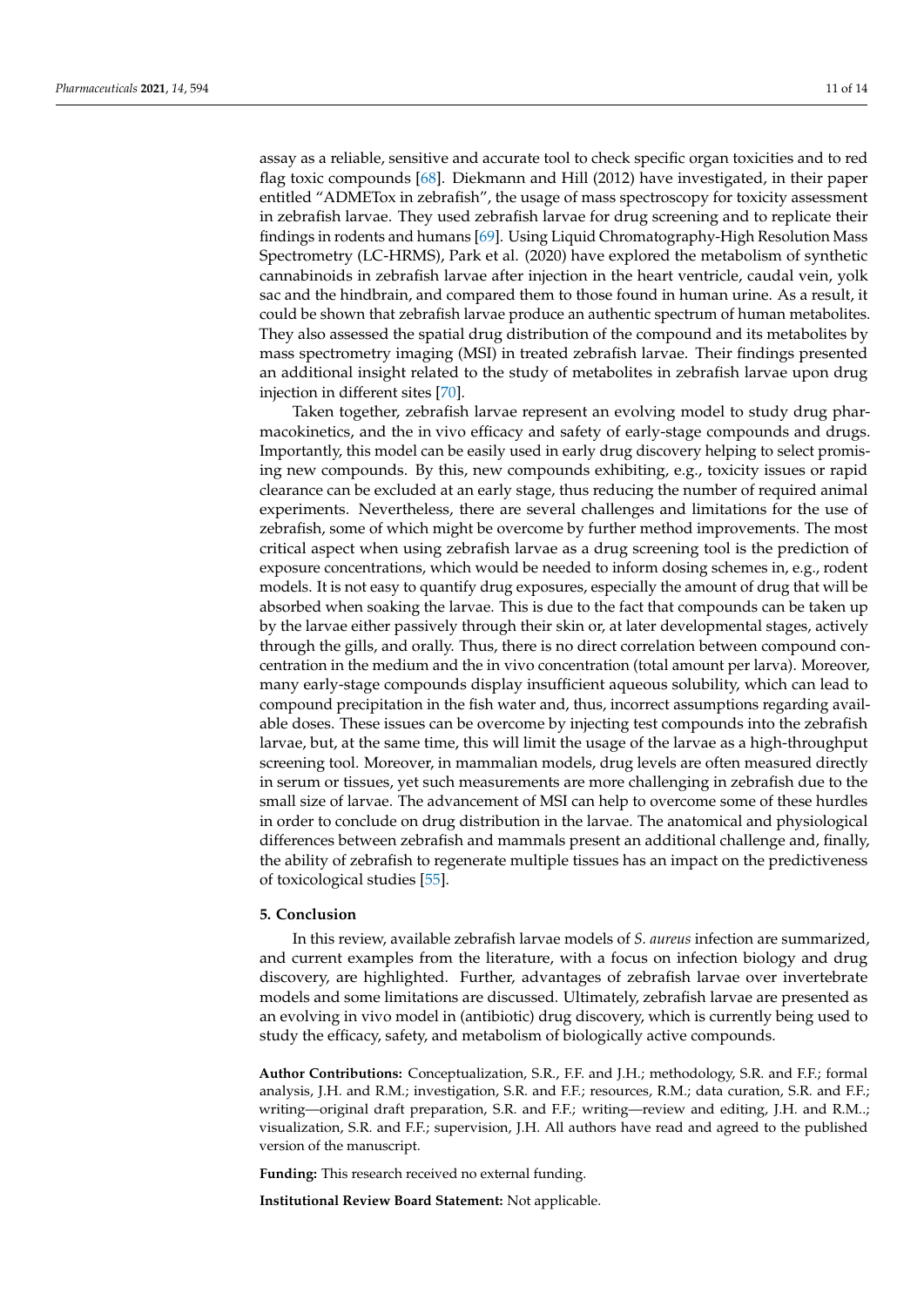**Informed Consent Statement:** Not applicable.

**Data Availability Statement:** Not applicable.

**Conflicts of Interest:** The authors declare no conflict of interest.

## **References**

- <span id="page-11-0"></span>1. Al-Mebairik, N.F.; El-Kersh, T.A.; Al-Sheikh, Y.A.; Marie, M.A.M. A Review of Virulence Factors, Pathogenesis, and Antibiotic Resistance in *Staphylococcus Aureus*. *Rev. Med Microbiol.* **2016**, *27*, 50–56. [\[CrossRef\]](http://doi.org/10.1097/MRM.0000000000000067)
- <span id="page-11-1"></span>2. Tong, S.Y.C.; Davis, J.S.; Eichenberger, E.; Holland, T.L.; Fowler, V.G. *Staphylococcus Aureus* Infections: Epidemiology, Pathophysiology, Clinical Manifestations, and Management. *Clin. Microbiol. Rev.* **2015**, *28*, 603–661. [\[CrossRef\]](http://doi.org/10.1128/CMR.00134-14)
- <span id="page-11-2"></span>3. Enright, M.C.; Robinson, D.A.; Randle, G.; Feil, E.J.; Grundmann, H.; Spratt, B.G. The Evolutionary History of Methicillin-Resistant *Staphylococcus Aureus* (MRSA). *Proc. Natl. Acad. Sci. USA* **2002**, *99*, 7687–7692. [\[CrossRef\]](http://doi.org/10.1073/pnas.122108599)
- <span id="page-11-3"></span>4. Hiramatsu, K.; Katayama, Y.; Matsuo, M.; Sasaki, T.; Morimoto, Y.; Sekiguchi, A.; Baba, T. Multi-Drug-Resistant *Staphylococcus Aureus* and Future Chemotherapy. *J. Infect. Chemother.* **2014**, *20*, 593–601. [\[CrossRef\]](http://doi.org/10.1016/j.jiac.2014.08.001) [\[PubMed\]](http://www.ncbi.nlm.nih.gov/pubmed/25172776)
- <span id="page-11-4"></span>5. Cong, Y.; Yang, S.; Rao, X. Vancomycin Resistant *Staphylococcus aureus* Infections: A Review of Case Updating and Clinical Features. *J. Adv. Res.* **2020**, *21*, 169–176. [\[CrossRef\]](http://doi.org/10.1016/j.jare.2019.10.005)
- <span id="page-11-5"></span>6. Hassoun, A.; Linden, P.K.; Friedman, B. Incidence, Prevalence, and Management of MRSA Bacteremia across Patient Populations— A Review of Recent Developments in MRSA Management and Treatment. *Crit. Care* **2017**, *21*, 211. [\[CrossRef\]](http://doi.org/10.1186/s13054-017-1801-3)
- <span id="page-11-6"></span>7. Tacconelli, E.; Carrara, E.; Savoldi, A.; Harbarth, S.; Mendelson, M.; Monnet, D.L.; Pulcini, C.; Kahlmeter, G.; Kluytmans, J.; Carmeli, Y.; et al. Discovery, Research, and Development of New Antibiotics: The WHO Priority List of Antibiotic-Resistant Bacteria and Tuberculosis. *Lancet Infect. Dis.* **2018**, *18*, 318–327. [\[CrossRef\]](http://doi.org/10.1016/S1473-3099(17)30753-3)
- <span id="page-11-7"></span>8. Shariati, A.; Dadashi, M.; Chegini, Z.; van Belkum, A.; Mirzaii, M.; Khoramrooz, S.S.; Darban-Sarokhalil, D. The Global Prevalence of Daptomycin, Tigecycline, Quinupristin/Dalfopristin, and Linezolid-Resistant *Staphylococcus Aureus* and Coagulase–Negative Staphylococci Strains: A Systematic Review and Meta-Analysis. *Antimicrob. Resist. Infect. Control.* **2020**, *9*, 56. [\[CrossRef\]](http://doi.org/10.1186/s13756-020-00714-9) [\[PubMed\]](http://www.ncbi.nlm.nih.gov/pubmed/32321574)
- <span id="page-11-8"></span>9. Sarkar, S.; Heise, M.T. Mouse Models as Resources for Studying Infectious Diseases. *Clin. Ther.* **2019**, *41*, 1912–1922. [\[CrossRef\]](http://doi.org/10.1016/j.clinthera.2019.08.010)
- <span id="page-11-9"></span>10. Kugelberg, E.; Norström, T.; Petersen, T.K.; Duvold, T.; Andersson, D.I.; Hughes, D. Establishment of a Superficial Skin Infection Model in Mice by Using *Staphylococcus Aureus* and *Streptococcus Pyogenes*. *AAC* **2005**, *49*, 3435–3441. [\[CrossRef\]](http://doi.org/10.1128/AAC.49.8.3435-3441.2005)
- 11. Reizner, W.; Hunter, J.G.; O'Malley, N.T.; Southgate, R.D.; Schwarz, E.M.; Kates, S.L. A Systematic Review of Animal Models for *Staphylococcus Aureus* Osteomyelitis. *Eur. Cell Mater.* **2014**, *27*, 196–212. [\[CrossRef\]](http://doi.org/10.22203/eCM.v027a15)
- 12. Bremell, T.; Lange, S.; Yacoub, A.; Rydén, C.; Tarkowski, A. Experimental *Staphylococcus Aureus* Arthritis in Mice. *Infect. Immun.* **1991**, *59*, 2615–2623. [\[CrossRef\]](http://doi.org/10.1128/iai.59.8.2615-2623.1991)
- 13. Parsonnet, J.; Gillis, Z.A.; Richter, A.G.; Pier, G.B. A Rabbit Model of Toxic Shock Syndrome That Uses a Constant, Subcutaneous Infusion of Toxic Shock Syndrome Toxin 1. *Infect. Immun.* **1987**, *55*, 1070–1076. [\[CrossRef\]](http://doi.org/10.1128/iai.55.5.1070-1076.1987)
- <span id="page-11-10"></span>14. Brouillette, E.; Grondin, G.; Lefebvre, C.; Talbot, B.G.; Malouin, F. Mouse Mastitis Model of Infection for Antimicrobial Compound Efficacy Studies against Intracellular and Extracellular Forms of *Staphylococcus Aureus*. *Vet. Microbiol.* **2004**, *101*, 253–262. [\[CrossRef\]](http://doi.org/10.1016/j.vetmic.2004.04.008)
- <span id="page-11-11"></span>15. Buchmann, K. Evolution of Innate Immunity: Clues from Invertebrates via Fish to Mammals. *Front. Immunol.* **2014**, *5*, 459. [\[CrossRef\]](http://doi.org/10.3389/fimmu.2014.00459) [\[PubMed\]](http://www.ncbi.nlm.nih.gov/pubmed/25295041)
- <span id="page-11-12"></span>16. Hoffmann, J.A.; Kafatos, F.C.; Janeway, C.A.; Ezekowitz, R.A. Phylogenetic Perspectives in Innate Immunity. *Science* **1999**, *284*, 1313–1318. [\[CrossRef\]](http://doi.org/10.1126/science.284.5418.1313)
- <span id="page-11-13"></span>17. Strähle, U.; Scholz, S.; Geisler, R.; Greiner, P.; Hollert, H.; Rastegar, S.; Schumacher, A.; Selderslaghs, I.; Weiss, C.; Witters, H.; et al. Zebrafish Embryos as an Alternative to Animal Experiments—A Commentary on the Definition of the Onset of Protected Life Stages in Animal Welfare Regulations. *Reprod. Toxicol.* **2012**, *33*, 128–132. [\[CrossRef\]](http://doi.org/10.1016/j.reprotox.2011.06.121) [\[PubMed\]](http://www.ncbi.nlm.nih.gov/pubmed/21726626)
- <span id="page-11-14"></span>18. Kaito, C.; Murakami, K.; Imai, L.; Furuta, K. Animal Infection Models Using Non-Mammals. *Microbiol. Immunol.* **2020**, *64*, 585–592. [\[CrossRef\]](http://doi.org/10.1111/1348-0421.12834) [\[PubMed\]](http://www.ncbi.nlm.nih.gov/pubmed/32757288)
- <span id="page-11-15"></span>19. Gravato-Nobre, M.J.; Hodgkin, J. *Caenorhabditis Elegans* as a Model for Innate Immunity to Pathogens. *Cell Microbiol.* **2005**, *7*, 741–751. [\[CrossRef\]](http://doi.org/10.1111/j.1462-5822.2005.00523.x) [\[PubMed\]](http://www.ncbi.nlm.nih.gov/pubmed/15888078)
- <span id="page-11-16"></span>20. Kamath, R. Genome-Wide RNAi Screening in *Caenorhabditis Elegans*. *Methods* **2003**, *30*, 313–321. [\[CrossRef\]](http://doi.org/10.1016/S1046-2023(03)00050-1)
- <span id="page-11-17"></span>21. Champion, O.L.; Wagley, S.; Titball, R.W. *Galleria Mellonella* as a Model Host for Microbiological and Toxin Research. *Virulence* **2016**, *7*, 840–845. [\[CrossRef\]](http://doi.org/10.1080/21505594.2016.1203486) [\[PubMed\]](http://www.ncbi.nlm.nih.gov/pubmed/27362761)
- <span id="page-11-18"></span>22. Cook, S.M.; McArthur, J.D. Developing *Galleria Mellonella* as a Model Host for Human Pathogens. *Virulence* **2013**, *4*, 350–353. [\[CrossRef\]](http://doi.org/10.4161/viru.25240)
- <span id="page-11-19"></span>23. Abolaji, A.; Kamdem, J.P.; Farombi, O.; Rocha, J.B. *Drosophila Melanogaster* as a Promising Model Organism in Toxicological Studies: A Mini Review. *Arch. Bas. App. Med.* **2013**, *1*, 33–38.
- <span id="page-11-20"></span>24. Roberts, D.B. *Drosophila Melanogaster*: The Model Organism. *Entomol. Exp. Appl.* **2006**, *121*, 93–103. [\[CrossRef\]](http://doi.org/10.1111/j.1570-8703.2006.00474.x)
- <span id="page-11-21"></span>25. Ugur, B.; Chen, K.; Bellen, H.J. *Drosophila* Tools and Assays for the Study of Human Diseases. *Dis. Models Mech.* **2016**, *9*, 235–244. [\[CrossRef\]](http://doi.org/10.1242/dmm.023762) [\[PubMed\]](http://www.ncbi.nlm.nih.gov/pubmed/26935102)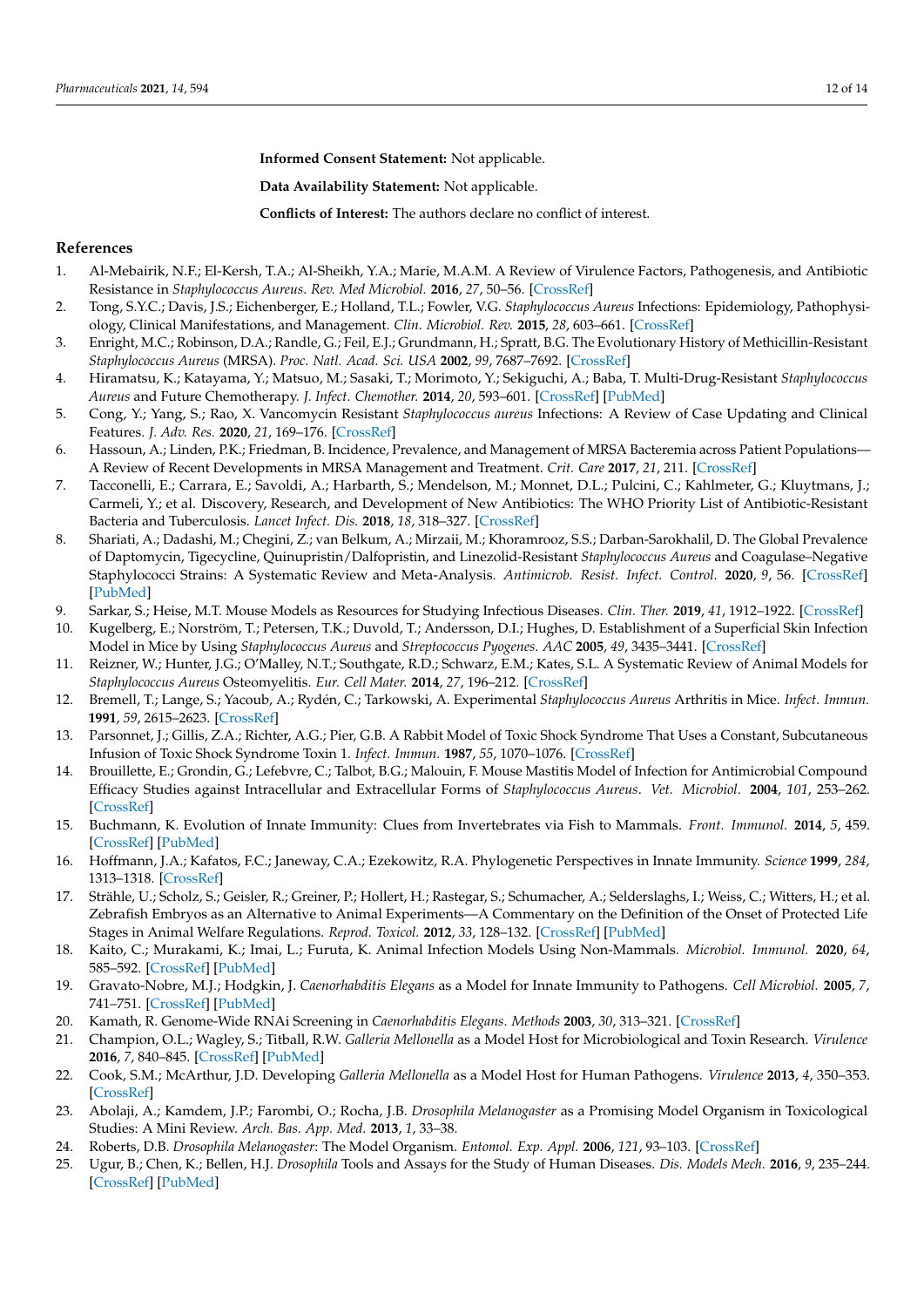- <span id="page-12-0"></span>26. Prüßing, K.; Voigt, A.; Schulz, J.B. *Drosophila Melanogaster* as a Model Organism for Alzheimer's Disease. *Mol. Neurodegener.* **2013**, *8*, 35. [\[CrossRef\]](http://doi.org/10.1186/1750-1326-8-35)
- <span id="page-12-1"></span>27. Hamamoto, H.; Tonoike, A.; Narushima, K.; Horie, R.; Sekimizu, K. Silkworm as a Model Animal to Evaluate Drug Candidate Toxicity and Metabolism. *Comp. Biochem. Physiol. Part C Toxicol. Pharmacol.* **2009**, *149*, 334–339. [\[CrossRef\]](http://doi.org/10.1016/j.cbpc.2008.08.008)
- <span id="page-12-2"></span>28. Nwibo, D.D.; Hamamoto, H.; Matsumoto, Y.; Kaito, C.; Sekimizu, K. Current Use of Silkworm Larvae (Bombyx Mori) as an Animal Model in Pharmaco-Medical Research. *Drug Discov. Ther.* **2015**, *9*, 133–135. [\[CrossRef\]](http://doi.org/10.5582/ddt.2015.01026)
- <span id="page-12-3"></span>29. Driever, W.; Solnica-Krezel, L.; Schier, A.F.; Neuhauss, S.C.; Malicki, J.; Stemple, D.L.; Stainier, D.Y.; Zwartkruis, F.; Abdelilah, S.; Rangini, Z.; et al. A Genetic Screen for Mutations Affecting Embryogenesis in Zebrafish. *Development* **1996**, *123*, 37–46. [\[CrossRef\]](http://doi.org/10.1242/dev.123.1.37) [\[PubMed\]](http://www.ncbi.nlm.nih.gov/pubmed/9007227)
- <span id="page-12-4"></span>30. Veneman, W.J.; Stockhammer, O.W.; de Boer, L.; Zaat, S.A.J.; Meijer, A.H.; Spaink, H.P. A Zebrafish High Throughput Screening System Used for *Staphylococcus Epidermidis* Infection Marker Discovery. *BMC Genom.* **2013**, *14*, 255. [\[CrossRef\]](http://doi.org/10.1186/1471-2164-14-255)
- <span id="page-12-5"></span>31. Lieschke, G.J.; Currie, P.D. Animal Models of Human Disease: Zebrafish Swim into View. *Nat. Rev. Genet.* **2007**, *8*, 353–367. [\[CrossRef\]](http://doi.org/10.1038/nrg2091) [\[PubMed\]](http://www.ncbi.nlm.nih.gov/pubmed/17440532)
- <span id="page-12-6"></span>32. Prajsnar, T.K.; Cunliffe, V.T.; Foster, S.J.; Renshaw, S.A. A Novel Vertebrate Model of *Staphylococcus Aureus* Infection Reveals Phagocyte-Dependent Resistance of Zebrafish to Non-Host Specialized Pathogens. *Cell. Microbiol.* **2008**, *10*, 2312–2325. [\[CrossRef\]](http://doi.org/10.1111/j.1462-5822.2008.01213.x) [\[PubMed\]](http://www.ncbi.nlm.nih.gov/pubmed/18715285)
- <span id="page-12-18"></span>33. Prajsnar, T.K.; Serba, J.J.; Dekker, B.M.; Gibson, J.F.; Masud, S.; Fleming, A.; Johnston, S.A.; Renshaw, S.A.; Meijer, A.H. The Autophagic Response to *Staphylococcus Aureus* Provides an Intracellular Niche in Neutrophils. *Autophagy* **2020**, 1–15. [\[CrossRef\]](http://doi.org/10.1080/15548627.2020.1739443)
- <span id="page-12-24"></span>34. Ulhuq, F.R.; Gomes, M.C.; Duggan, G.M.; Guo, M.; Mendonca, C.; Buchanan, G.; Chalmers, J.D.; Cao, Z.; Kneuper, H.; Murdoch, S.; et al. A Membrane-Depolarizing Toxin Substrate of the *Staphylococcus Aureus* Type VII Secretion System Mediates Intraspecies Competition. *Proc. Natl. Acad. Sci. USA* **2020**, *117*, 20836–20847. [\[CrossRef\]](http://doi.org/10.1073/pnas.2006110117)
- <span id="page-12-7"></span>35. Gibson, J.F.; Prajsnar, T.K.; Hill, C.J.; Tooke, A.K.; Serba, J.J.; Tonge, R.D.; Foster, S.J.; Grierson, A.J.; Ingham, P.W.; Renshaw, S.A.; et al. Neutrophils Use Selective Autophagy Receptor Sqstm1/P62 to Target *Staphylococcus Aureus* for Degradation in Vivo in Zebrafish. *Autophagy* **2020**, 1–10. [\[CrossRef\]](http://doi.org/10.1080/15548627.2020.1765521)
- <span id="page-12-8"></span>36. Kasahara, M.; Suzuki, T.; Pasquier, L.D. On the Origins of the Adaptive Immune System: Novel Insights from Invertebrates and Cold-Blooded Vertebrates. *Trends Immunol.* **2004**, *25*, 105–111. [\[CrossRef\]](http://doi.org/10.1016/j.it.2003.11.005)
- <span id="page-12-9"></span>37. Lam, S.H.; Chua, H.L.; Gong, Z.; Lam, T.J.; Sin, Y.M. Development and Maturation of the Immune System in Zebrafish, *Danio Rerio*: A Gene Expression Profiling, in Situ Hybridization and Immunological Study. *Dev. Comp. Immunol.* **2004**, *28*, 9–28. [\[CrossRef\]](http://doi.org/10.1016/S0145-305X(03)00103-4)
- <span id="page-12-10"></span>38. Traver, D.; Herbomel, P.; Patton, E.E.; Murphey, R.D.; Yoder, J.A.; Litman, G.W.; Catic, A.; Amemiya, C.T.; Zon, L.I.; Trede, N.S. The zebrafish as a model organism to study development of the immune system. In *Advances in Immunology*; Elsevier: Amsterdam, The Netherlands, 2003; Volume 81, pp. 254–330. ISBN 978-0-12-022481-4.
- <span id="page-12-11"></span>39. Li, Y.; Li, Y.; Cao, X.; Jin, X.; Jin, T. Pattern Recognition Receptors in Zebrafish Provide Functional and Evolutionary Insight into Innate Immune Signaling Pathways. *Cell Mol. Immunol.* **2017**, *14*, 80–89. [\[CrossRef\]](http://doi.org/10.1038/cmi.2016.50)
- <span id="page-12-12"></span>40. Zhang, S.; Cui, P. Complement System in Zebrafish. *Dev. Comp. Immunol.* **2014**, *46*, 3–10. [\[CrossRef\]](http://doi.org/10.1016/j.dci.2014.01.010) [\[PubMed\]](http://www.ncbi.nlm.nih.gov/pubmed/24462834)
- <span id="page-12-13"></span>41. Howe, K.; Clark, M.D.; Torroja, C.F.; Torrance, J.; Berthelot, C.; Muffato, M.; Collins, J.E.; Humphray, S.; McLaren, K.; Matthews, L.; et al. The Zebrafish Reference Genome Sequence and Its Relationship to the Human Genome. *Nature* **2013**, *496*, 498–503. [\[CrossRef\]](http://doi.org/10.1038/nature12111)
- <span id="page-12-14"></span>42. Torraca, V.; Mostowy, S. Zebrafish Infection: From Pathogenesis to Cell Biology. *Trends Cell Biol.* **2018**, *28*, 143–156. [\[CrossRef\]](http://doi.org/10.1016/j.tcb.2017.10.002) [\[PubMed\]](http://www.ncbi.nlm.nih.gov/pubmed/29173800)
- <span id="page-12-15"></span>43. Li, Y.; Hu, B. Establishment of Multi-Site Infection Model in Zebrafish Larvae for Studying *Staphylococcus Aureus* Infectious Disease. *J. Genet. Genom.* **2012**, *39*, 521–534. [\[CrossRef\]](http://doi.org/10.1016/j.jgg.2012.07.006)
- <span id="page-12-16"></span>44. Prajsnar, T.K.; Hamilton, R.; Garcia-Lara, J.; McVicker, G.; Williams, A.; Boots, M.; Foster, S.J.; Renshaw, S.A. A Privileged Intraphagocyte Niche Is Responsible for Disseminated Infection of *Staphylococcus Aureus* in a Zebrafish Model. *Cell Microbiol.* **2012**, *14*, 1600–1619. [\[CrossRef\]](http://doi.org/10.1111/j.1462-5822.2012.01826.x)
- <span id="page-12-17"></span>45. Boldock, E.; Surewaard, B.G.J.; Shamarina, D.; Na, M.; Fei, Y.; Ali, A.; Williams, A.; Pollitt, E.J.G.; Szkuta, P.; Morris, P.; et al. Human Skin Commensals Augment *Staphylococcus Aureus* Pathogenesis. *Nat. Microbiol.* **2018**, *3*, 881–890. [\[CrossRef\]](http://doi.org/10.1038/s41564-018-0198-3) [\[PubMed\]](http://www.ncbi.nlm.nih.gov/pubmed/30013237)
- <span id="page-12-19"></span>46. Pollitt, E.J.G.; Szkuta, P.T.; Burns, N.; Foster, S.J. *Staphylococcus Aureus* Infection Dynamics. *PLoS Pathog.* **2018**, *14*, e1007112. [\[CrossRef\]](http://doi.org/10.1371/journal.ppat.1007112) [\[PubMed\]](http://www.ncbi.nlm.nih.gov/pubmed/29902272)
- <span id="page-12-20"></span>47. McVicker, G.; Prajsnar, T.K.; Williams, A.; Wagner, N.L.; Boots, M.; Renshaw, S.A.; Foster, S.J. Clonal Expansion during *Staphylococcus Aureus* Infection Dynamics Reveals the Effect of Antibiotic Intervention. *PLoS Pathog.* **2014**, *10*, e1003959. [\[CrossRef\]](http://doi.org/10.1371/journal.ppat.1003959) [\[PubMed\]](http://www.ncbi.nlm.nih.gov/pubmed/24586163)
- <span id="page-12-21"></span>48. Yang, D.; Ho, Y.X.; Cowell, L.M.; Jilani, I.; Foster, S.J.; Prince, L.R. A Genome-Wide Screen Identifies Factors Involved in *S. Aureus*-Induced Human Neutrophil Cell Death and Pathogenesis. *Front. Immunol.* **2019**, *10*, 45. [\[CrossRef\]](http://doi.org/10.3389/fimmu.2019.00045) [\[PubMed\]](http://www.ncbi.nlm.nih.gov/pubmed/30766531)
- <span id="page-12-22"></span>49. Connolly, J.; Boldock, E.; Prince, L.R.; Renshaw, S.A.; Whyte, M.K.; Foster, S.J. Identification of *Staphylococcus Aureus* Factors Required for Pathogenicity and Growth in Human Blood. *Infect. Immun.* **2017**, *85*. [\[CrossRef\]](http://doi.org/10.1128/IAI.00337-17) [\[PubMed\]](http://www.ncbi.nlm.nih.gov/pubmed/28808156)
- <span id="page-12-23"></span>50. Ulvila, J.; Vanha-aho, L.-M.; Kleino, A.; Vaha-Makila, M.; Vuoksio, M.; Eskelinen, S.; Hultmark, D.; Kocks, C.; Hallman, M.; Parikka, M.; et al. Cofilin Regulator 14-3-3 Is an Evolutionarily Conserved Protein Required for Phagocytosis and Microbial Resistance. *J. Leukoc. Biol.* **2011**, *89*, 649–659. [\[CrossRef\]](http://doi.org/10.1189/jlb.0410195) [\[PubMed\]](http://www.ncbi.nlm.nih.gov/pubmed/21208897)